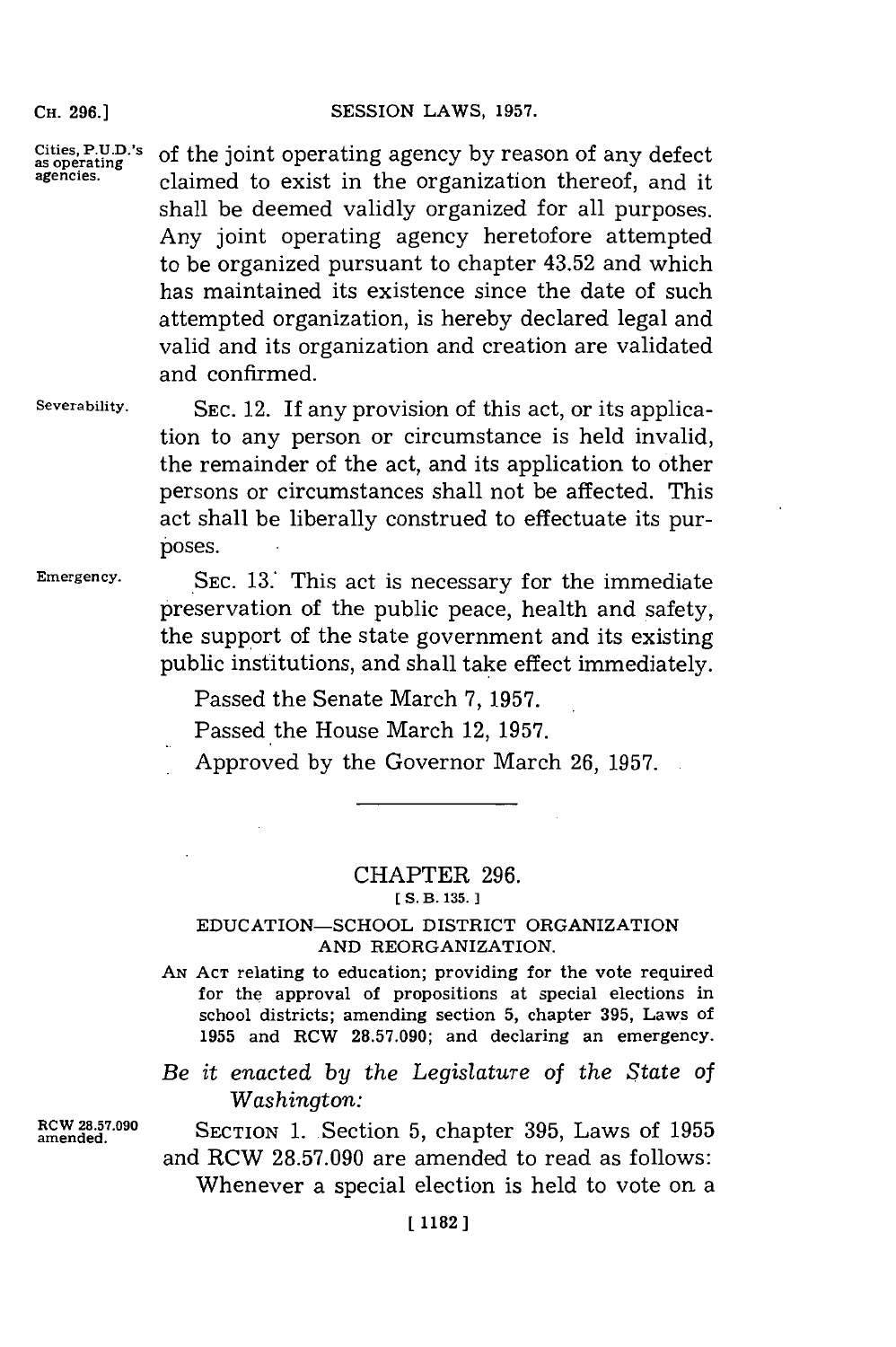**School dis-** proposal to form a new school district, the votes cast **tricts, organiby** the electors in each component district shall be **Vote, how** determined-<br>tabulated separately and the proposition shall be superintendconsidered approved only if it receives a majority Certificationof the votes cast in each separate district voting thereon. Whenever a special election is held to vote on a proposal for adjustment of bonded indebtedness the entire vote cast **by** the electors of the proposed new district or of the established district as the case may be shall be tabulated and any such proposition shall be considered approved if a majority of sixty percent of all votes cast thereon is in the affirmative.

In the event of approval of a proposition or propositions voted on at a special election, the county superintendent shall: **(1)** Make an order establishing such new district or such terms of adjustment of bonded indebtedness or both, as were approved **by** the voters and shall also order effected such other terms of adjustment, if there be any, of property and other assets and of liabilities other than bonded indebtedness as have been approved **by** the state board; (2) certify his action to the county and school district officers specified in RCW **28.57.070;** and **(3)** designate the new district **by** name and **by** a number different from that of any component thereof or of any other district in existence in the county.

The county superintendent may, if he deems such action advisable, fix, as the effective date of any order or orders he is required **by** this chapter to make, the first day of July next succeeding the date of final approval of any change in the organization and extent of school districts or of any terms of adjustment of the assets and liabilities of school districts.

Upon receipt of the aforesaid certification, the clerk of each school district which is included in the new district shall deliver to the proper school district officer of the new district all books, papers, docu-